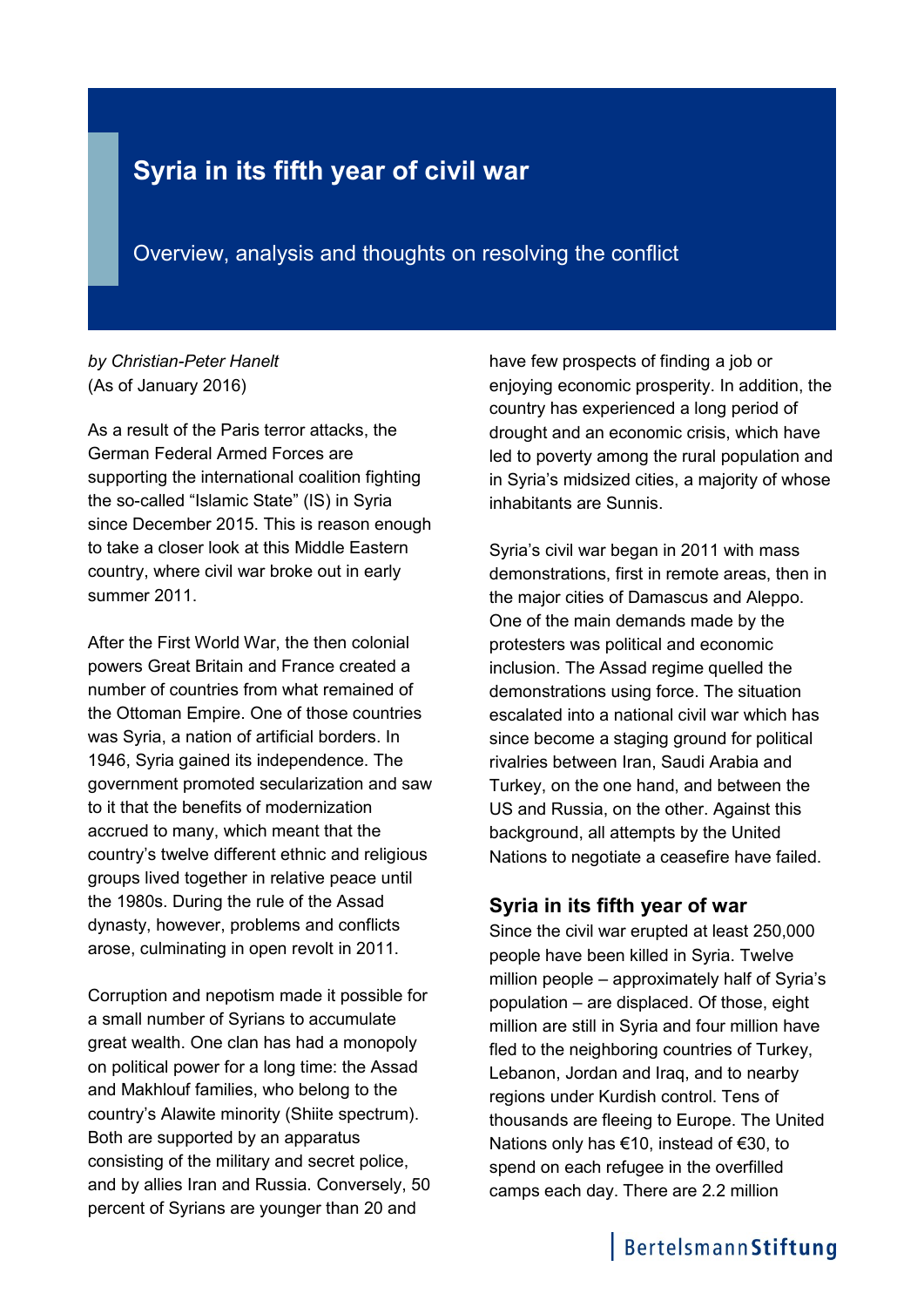registered Syrian refugees in Turkey alone, of whom 80 per cent live in precarious situations in Turkish cities, where they are being tolerated as "guests" and where they are not allowed to work legally. Poverty and the lack of a future in the camps are the main reasons why Syrians are now trying to get to Europe.

Large parts of Syria have now been destroyed. The World Bank estimates it will cost €147 billion to rebuild the country. For all intents and purposes, the collapsing nation currently consists of several areas, in particular: the section ruled by the Assad regime; the "Islamic State" (IS) which extends into Iraq; areas under Kurdish control; and areas autonomously held by various rebel groups.

Intense fighting is taking place on the different fronts. Cynical calculations inform events on the ground: While Assad largely deploys barrel bombs, condemned by the international community, against the country's civilians but spares IS-held areas, Kurds and secular rebels are attempting to fight the jihadists of IS. They, in turn, are terrorizing the population and are systematically destroying and selling off priceless cultural treasures.

Since no support was forthcoming for more moderate and secular opposition groups and for the Free Syrian Army (FSA), many combatants have joined radical Islamist groups such as IS, al-Nusra, Jaish al-Islam and Ahrar al-Sham. Assad's militias are being supported militarily, logistically and financially by Iran's Revolutionary Guards and Lebanon's Hezbollah. At the same time, western nations are arming Kurdish peshmerga forces to combat IS militants in Iraq and are carrying out aerial attacks on IS sites. Recently, Russia launched a military and diplomatic offensive in support of the Assad regime, although it is not fighting IS as

much as it is attacking areas held by the secular and Islamist opposition from the air.

## **Rivalries complicate finding a solution**

A number of states are pursuing diametrically opposed goals in Syria. Saudi Arabia is attempting to strengthen the Sunni majority in the country and to roll back Iran's influence in the region. Conversely, Teheran is siding with the Alawites (Shiite spectrum). Syria is also of key importance to Iran since the routes supplying Hezbollah in Lebanon run directly through the country. The US, in turn, does not want to be drawn into the civil war, but does want to support its allies Israel, Turkey and Saudi Arabia while curtailing Iran's and Russia's power in the region.

On the other hand, it is Moscow's intention to be seen as an equal partner to Washington by shaping developments in the Middle East, maintaining a major military presence in the region, supporting dictatorships of the sort found in Syria and, in light of the Islamists also present in Russia, fighting IS.

Finally, the Turkish government wants to prevent the Kurds from getting any closer to establishing a state in the region, while some Kurdish groups are, in turn, being supplied with weapons by European countries and the US. Paradoxically, Ankara does support the autonomous Kurdish Regional Government in northern Iraq. Consequently, there are tensions between Turkey's government and the Shia-dominated government in Bagdad.

Now that the Russian air force is intervening in Syria and that IS-held areas are being bombarded more heavily, the Turkish and Syrian air space is becoming increasingly crowded – the downing of a Russian fighter jet by the Turkish air force is just one indication of the immense tensions. At the same time, there are more and more signs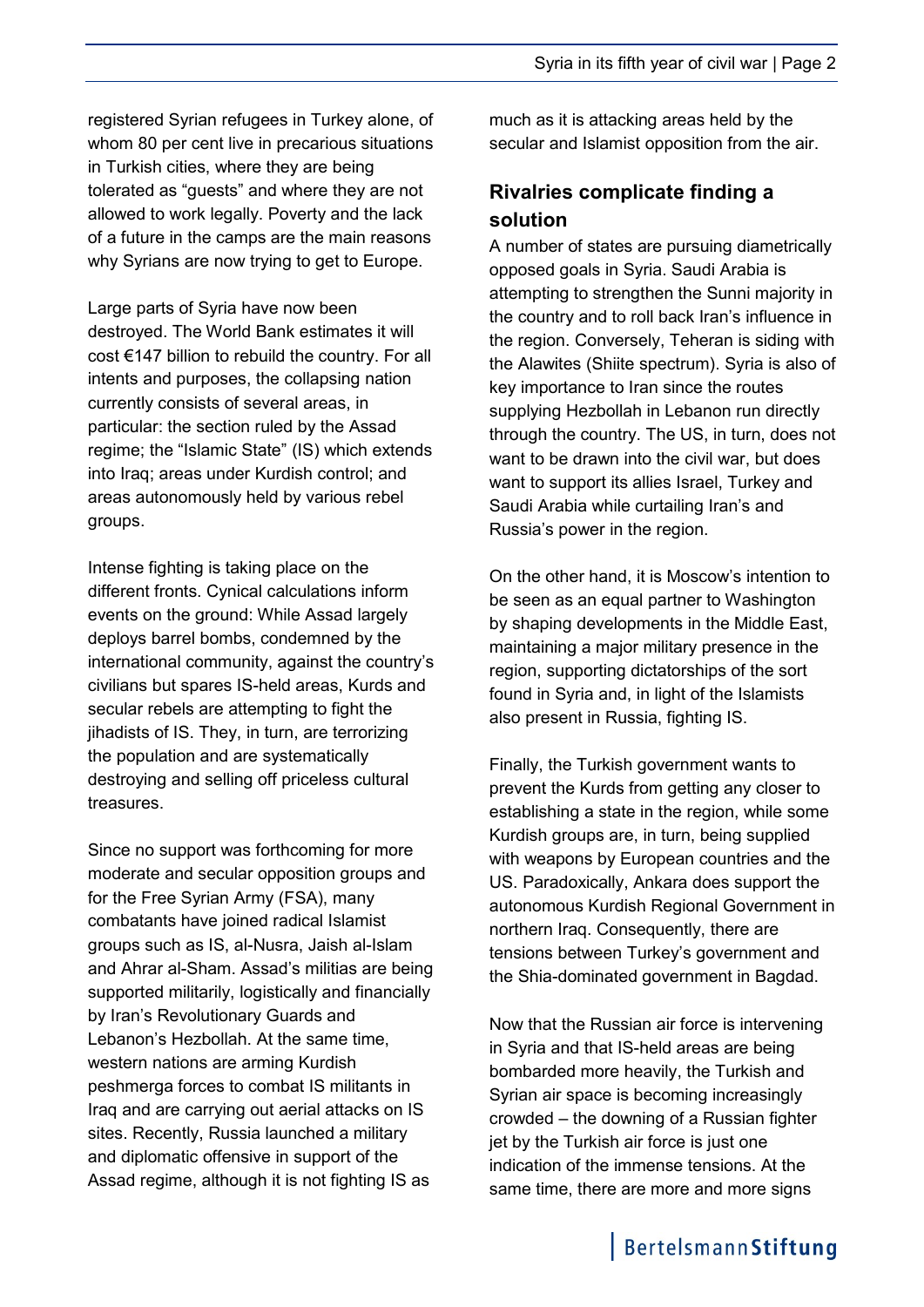that IS is being thrown back at various fronts due to the international coalition's air strikes. At the same time, terrorists of IS carry out attacks such as the ones in Istanbul und Paris and are expanding within Libya.

### **What might a successful solution look like?**

Ending the conflict in Syria will be extremely difficult. Relatively few promising solutions exist. Here are a number of suggestions:

Technical and financial support for UNHCR, the UN's refugee agency, is essential for reducing the suffering of Syria's civilian population in the short term. This means assisting with the creation of schools and vocational training facilities in its camps.

Following the example of the case against former Serbian president Milošević, the Islamic State's leader Abu Bakr al-Baghdadi and Syrian dictator Assad should be charged with crimes against humanity at the UN's International Court of Justice in The Hague.

Even though most members of the opposition deem Assad's continuance in office a red line, a possible solution might be to refrain from a 'regime change', which could lead to even more chaos, and to opt for a 'face change'. In combination with a pluralization of the political spectrum one should aim to preserve the remaining state structures.

For an opposition, which is capable of acting, to exist, Western nations must also provide meaningful political, diplomatic and financial support to Syria's secular opposition. This is something that must not be left to Saudi Arabia and Qatar alone.

Since various minorities fear Syria's Sunni majority, the United Nations should consider offering all ethnic and religious groupings security guarantees.

In addition, Syrian cities and towns in the country's north and south that are governed by moderate opposition and civil society groups must finally be protected from the Assad regime's deadly aerial barrel-bomb attacks and the attacks carried out by IS on the ground. This will only be possible through the creation of "buffer zones." Over time, model cities could be established there to provide hope and encourage Syrians to return home.

It is necessary, to deprive IS of its grassroots by presenting local Sunni tribes with an alternative and to deprive IS of its mystique as well as to oppose its online propaganda more resolutely.

Finally, diplomacy has created new hope: The diplomatic momentum generated by the Iranian nuclear agreement in the summer of 2015 has been used by Washington and Moscow to gather 17 states around the bargaining table in Vienna. It is of utmost importance, that regional powers, such as Iran, Saudi-Arabia and Turkey, remain included in the effort of resolving the conflict in Syria. Even though Teheran and Riyadh have cut their diplomatic ties in January 2016, rapprochement between Iran and Saudi-Arabia remains essential in order to establish peace in Syria.

'Realpolitik' also demands the intensification of EU-Turkey relations, both parties' collaboration regarding the refugee crisis, and the opening of further chapters of the accession negotiations. At the same time, Turkey is suffering from the surging costs caused by war and refugees. Therefore, Brussels might be able to influence Ankara's refugee and human rights policies as well as its foreign policies towards the Kurds and Syria.